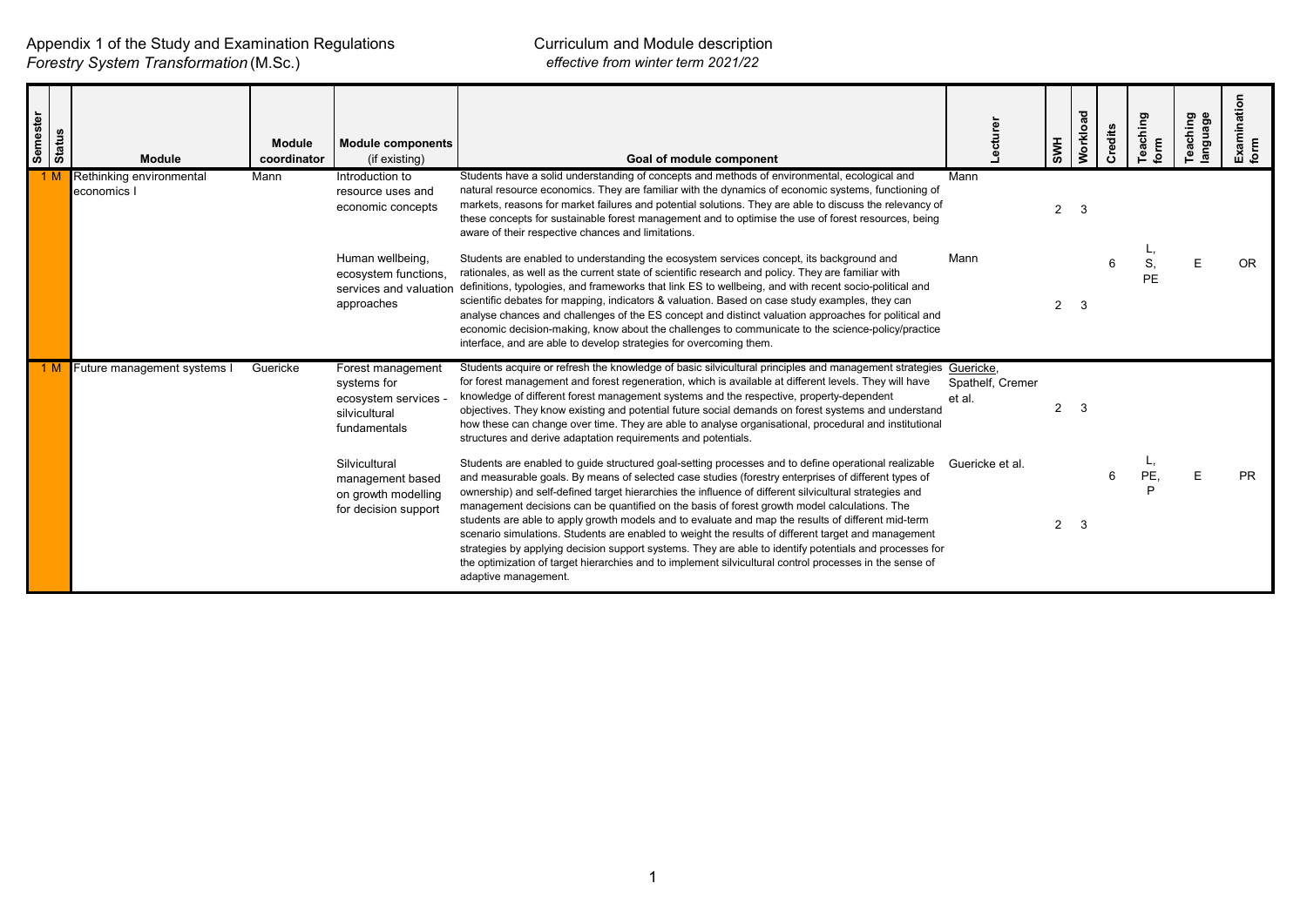Appendix 1 of the Study and Examination Regulations *Forestry System Transformation* (M.Sc.)

| Semester | <b>Status</b><br><b>Module</b>                                                                      | <b>Module</b><br>coordinator | <b>Module components</b><br>(if existing)                                                                | Goal of module component                                                                                                                                                                                                                                                                                                                                                                                                                                                                                                                                                                                                                                                                                                                                                                                                                                        | Lecturer                  | <b>SWH</b>  | Workload | Credits | Teaching<br>iorm | Teaching<br>language | Examination<br>form                                        |
|----------|-----------------------------------------------------------------------------------------------------|------------------------------|----------------------------------------------------------------------------------------------------------|-----------------------------------------------------------------------------------------------------------------------------------------------------------------------------------------------------------------------------------------------------------------------------------------------------------------------------------------------------------------------------------------------------------------------------------------------------------------------------------------------------------------------------------------------------------------------------------------------------------------------------------------------------------------------------------------------------------------------------------------------------------------------------------------------------------------------------------------------------------------|---------------------------|-------------|----------|---------|------------------|----------------------|------------------------------------------------------------|
| 1 M      | Forest governance and policy I                                                                      | Mann                         | and actors                                                                                               | Concepts, institutions Students understand, can explain and analyse environmental governance systems. Rooted in a new<br>institutional economics and political sciences understanding, students can distinguish between<br>governance structures, institutions, actors and organisations. In particular they are familiar with key<br>policy and governance concepts relevant for sustainable natural resources management and use.<br>Besides the deepening of dedicated governance systems, students are able to explain and handle<br>multiple realities for collaboration, integrated and adaptive approaches, and conflict management.                                                                                                                                                                                                                     | Mann, Walk,<br>Welp       | $2^{\circ}$ | 3        |         |                  |                      | PP <sup>1</sup><br>$(50\%)$                                |
|          |                                                                                                     |                              | Environmental policy<br>and nature<br>conservation                                                       | Students are familiar with the general objectives, tools and current debates of environmental-, nature- Walk, Ibisch,<br>and biodiversity conservation policy on different levels. They know the basic environmental<br>governance structures, and the different policy instruments at stake to manage environmental<br>problems. They are able to discuss the chances and limitations of these policy approaches in a<br>nuonced way. For dedicated environmental policy arenas, students can analyse central actors,<br>inherent problem perceptions and ideas for policy solutions. They are able to analyze participatory<br>governance in different policy fields.                                                                                                                                                                                         | Welp, Mann                | $2^{\circ}$ | -3       | 6       | S,               | E                    | PR <sup>1</sup><br>$(50\%)$                                |
|          | Fundamentals of measurements Miranda<br>and modelling                                               |                              | Sensors for autmated<br>measurements                                                                     | The students identify and describe the measuring principles behind sensor technologies used as data<br>sources for environmental modelling. They know the principles of data quality assessment and further<br>data processing procedures that guarantee a meaningful re-use of the measured data.                                                                                                                                                                                                                                                                                                                                                                                                                                                                                                                                                              | Miranda                   | $2^{\circ}$ | -3       |         |                  |                      | TD <sup>2</sup><br>(50%)                                   |
|          |                                                                                                     |                              | Process modelling<br>methodology                                                                         | The students know about application areas of ecosystem models and are able to distinguish between Wallor<br>different modelling concepts. They have a broad overview of different models and tools related to<br>different focuses on environmental processes, e.g. carbon dynamics, water- and nutrient cycling, and<br>biomass growth. Students learn the principles of modelling practice in terms of parameter estimation,<br>model set-up, and model validation. They conceptualize and design mathematical models to be used<br>in environmental science, forestry and ecology. The students define input and output variables as well<br>as protocols for modelling exercises.                                                                                                                                                                           |                           | $2^{\circ}$ | -3       | 6       | PE               | Е                    | TP <sup>2</sup><br>$(50\%)$                                |
|          | Carbon sequestration and<br>accounting <sup>'</sup>                                                 | Guericke                     | Carbon sequestration<br>and accounting                                                                   | Students understand the carbon cycle with special reference to forests, soils and forest products.<br>They are qualified to develop and critically reflect forest growth scenarios and have acquired basic<br>knowledge of the purpose and the implementation of life cycle analysis (LCA), product carbon<br>footprints (PCF) and corporate carbon footprints (CCF).                                                                                                                                                                                                                                                                                                                                                                                                                                                                                           | Guericke, Riek,<br>Cremer |             | 6        | 6       |                  | E                    | <b>WR</b>                                                  |
| 1 E.     | Assessment tools and methods:<br>Forest 4.0 / Parametrization and<br>spatial assessment of biomass" | Mund                         | Assessment tools and<br>methods: Forest 4.0 /<br>Parametrization and<br>spatial assessment of<br>biomass | Students are aware of the principal methods and innovative technical tools for estimating, quantifying, Mund<br>calculating and mapping the baseline of different carbon pools and to monitor carbon stock changes<br>related to various forest and land management measures. After the course, students have a solid<br>foundation of principal concepts of biomass and carbon quantification and their specific cycles.<br>Students know about the advantages applying remote sensing and modelling techniques for the<br>spatial assessment and modelling of forest biomass at different scales. Students will learn about<br>different carbon parametrization, quantification or simulation models for forest biomass on a<br>landscape level and discuss methods to quantify forest biomass and estimate the forest carbon stock<br>and their uncertainty. |                           | 4           | 6        | 6       | S,<br><b>PE</b>  | Е                    | PP <sup>1</sup><br>$(50\%)$<br>PR <sup>1</sup><br>$(50\%)$ |
| 1 E      | Specialisation module I                                                                             | Head of study<br>programme   |                                                                                                          | Students deepen their professional knowledge and skills in an specific area relevant to forestry<br>system transformation. Students identify their specific personal interests in the field of forestry system<br>transformation and broaden their technical and scientific horizon.                                                                                                                                                                                                                                                                                                                                                                                                                                                                                                                                                                            |                           |             |          |         | tbd              | tbd                  | tbd                                                        |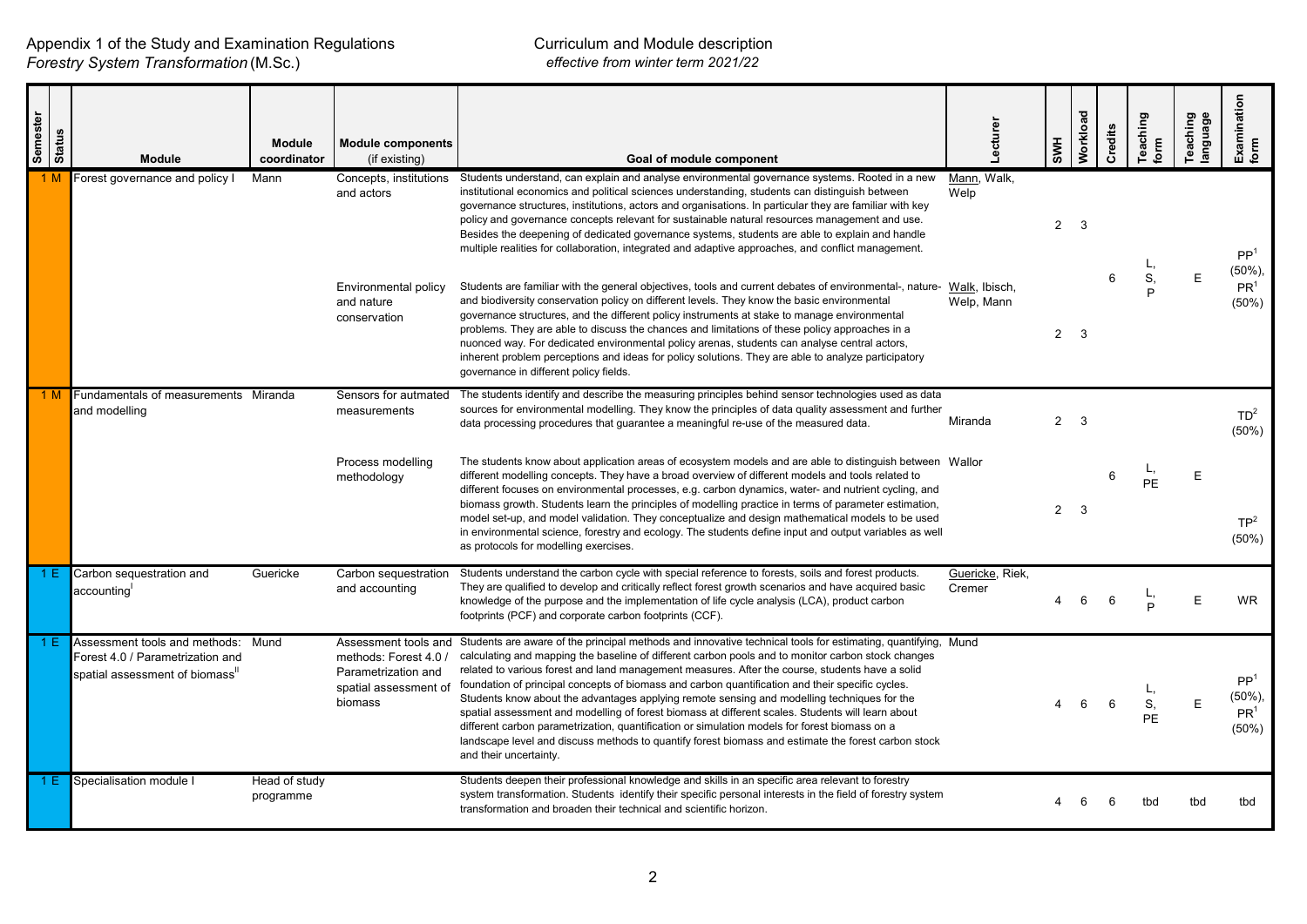| Semester<br><b>Status</b> | <b>Module</b>                            | Module<br>coordinator | <b>Module components</b><br>(if existing)                         | Goal of module component                                                                                                                                                                                                                                                                                                                                                                                                                                                                                                                                                                                                                                                                   | Lecturer              | <b>SWH</b>     | Workload     | Credits | Teaching<br>form      | Teaching<br>language | Examination<br>form                                 |
|---------------------------|------------------------------------------|-----------------------|-------------------------------------------------------------------|--------------------------------------------------------------------------------------------------------------------------------------------------------------------------------------------------------------------------------------------------------------------------------------------------------------------------------------------------------------------------------------------------------------------------------------------------------------------------------------------------------------------------------------------------------------------------------------------------------------------------------------------------------------------------------------------|-----------------------|----------------|--------------|---------|-----------------------|----------------------|-----------------------------------------------------|
|                           | Rethinking environmental<br>economics II | Mann                  | Economy - ecology<br>system interactions                          | Students aquire knowledge on economy - ecology system interactions conceptualized as 'social-<br>ecological systems' (SES). They gain a system-based understanding of system dynamics, stability<br>and change, and economy as an integral part of the environment that needs to be understood in its<br>uncertainties and limitations. Students are introduced to SES analysis frameworks, and will be able to<br>apply them. The crucial role of institutions that mediate system interactions is highlighted. Alternative<br>concepts for economic growth and human well-being are introduced and related critical issues such<br>as ethics, fairness and equity debated.               | Mann                  | $\overline{2}$ | $\mathbf{3}$ | 6       | S,                    | E                    | PP                                                  |
|                           |                                          |                       |                                                                   | Bioeconomy strategies Students have a good understanding of the Bioeconomy concept in general. They understand the<br>aims of different concepts and strategies related to Bioeconomy and how an efficient and resource-<br>friendly use of natural resources such as plants, animals, and microorganisms shall be achieved.<br>They can identify bioeconomy potentials of a range of various institutional, economic and biophysical<br>settings with a special focus on forestry and analyze in how far these play a crucial role for shaping<br>the countries bioeconomy strategies. Further, students are able to derive implications for a<br>sustainable forest resource management. | Cremer, Mann          | $\overline{2}$ | - 3          |         |                       |                      |                                                     |
| 2 M                       | Future management systems II             |                       | Sass-Klaassen Strategic silvicultural<br>planning &<br>management | In this module basic and new concepts of forest ecology, management and restoration in a changing<br>world are presented and discussed. Implication for multiple forest functions are evaluated with special Spathelf<br>emphasis to the resource wood. Students gain basic knowledge on actual approaches and tools to<br>assess forest-area changes, forest productivity, and availability of forest resources (tree growth,<br>dendrochronology, wood quality, sustainable biomass production, forest restoration, climate-smart<br>forestry).                                                                                                                                          | Sass-Klaassen,        | 4              | 6            | 6       | L,<br>S,<br><b>PE</b> | Ε                    | <b>WE120</b><br>(70%)<br>&<br><b>PR</b><br>$(30\%)$ |
|                           | Forest governance and policy II          | Mann                  | Conflicts, cases and<br>conflict management                       | Students gain a basic theoretical and practice-oriented understanding of conflicts in the realm of<br>natural resource use and forest management. They are familiar with different types of (land-use)<br>conflicts, conflict theory, distinct sets of conflict resolution strategies and underlying principles. They<br>can analyse and derive conflict management strategies for sustainable land-uses and forest<br>management that seem suitable for a range of distinct sitiuations.                                                                                                                                                                                                  | Mann, Ibisch,<br>Welp | $\overline{2}$ | 3            |         |                       |                      |                                                     |
|                           |                                          |                       | Social science<br>analysis of conflict<br>cases                   | Students know about political institutions, actors and decision-making processes of climate policy.<br>They are able to work on questions such as why do some interests groups have more influence in<br>political processes than others? Students know about main empirical social science methods, types<br>of data, and techniques for collecting social science data. They can decide for and apply different<br>methods for different kinds of research questions (policy analysis, constellation analysis, network<br>analysis). In addition, they can develop and discuss a variety of governance concepts.                                                                         | Walk, Mann            |                | $2 \quad 3$  | 6       | S,                    | E                    | PP                                                  |
|                           | Socio-technical system<br>transformation | Walk                  | Transformation<br>governance                                      | Students become acquainted with theories and concepts of transformation. They learn about actors,<br>strategies and governance of transformation processes. Of special interest are civil society<br>organizations and social movements. Students learn what a social movement is and about their part<br>in transforming societies and stimulating rapid periods of cultural evolution. Students are enabled to<br>reflect upon the role of civic, private and public sector institutions in transformation processes towards<br>sustainable development.                                                                                                                                 | Walk, Nölting         | $\overline{2}$ | $\mathbf{3}$ |         |                       |                      |                                                     |
|                           |                                          |                       | Innovation types,<br>patterns and<br>processes                    | Students gain a comprehensive understanding of-, and insights into, different innovation types as part Mann<br>of broader transformation strategies. Guided by a socio-ecological-technical system-based innovation<br>understanding, they are able to differentiate between technology innovations, social innovations,<br>governance and policy innovations as well as innovative forms of organisations related to natural<br>resources provision and use. As such students gain a wide spectrum of conceptual and practice<br>knowledge ranging from technical-production processes such as for bioenergy up to cooperative<br>forms of organisation.                                  |                       | $2^{\circ}$    | $\mathbf{3}$ | 6       | S,                    | E                    | OR.                                                 |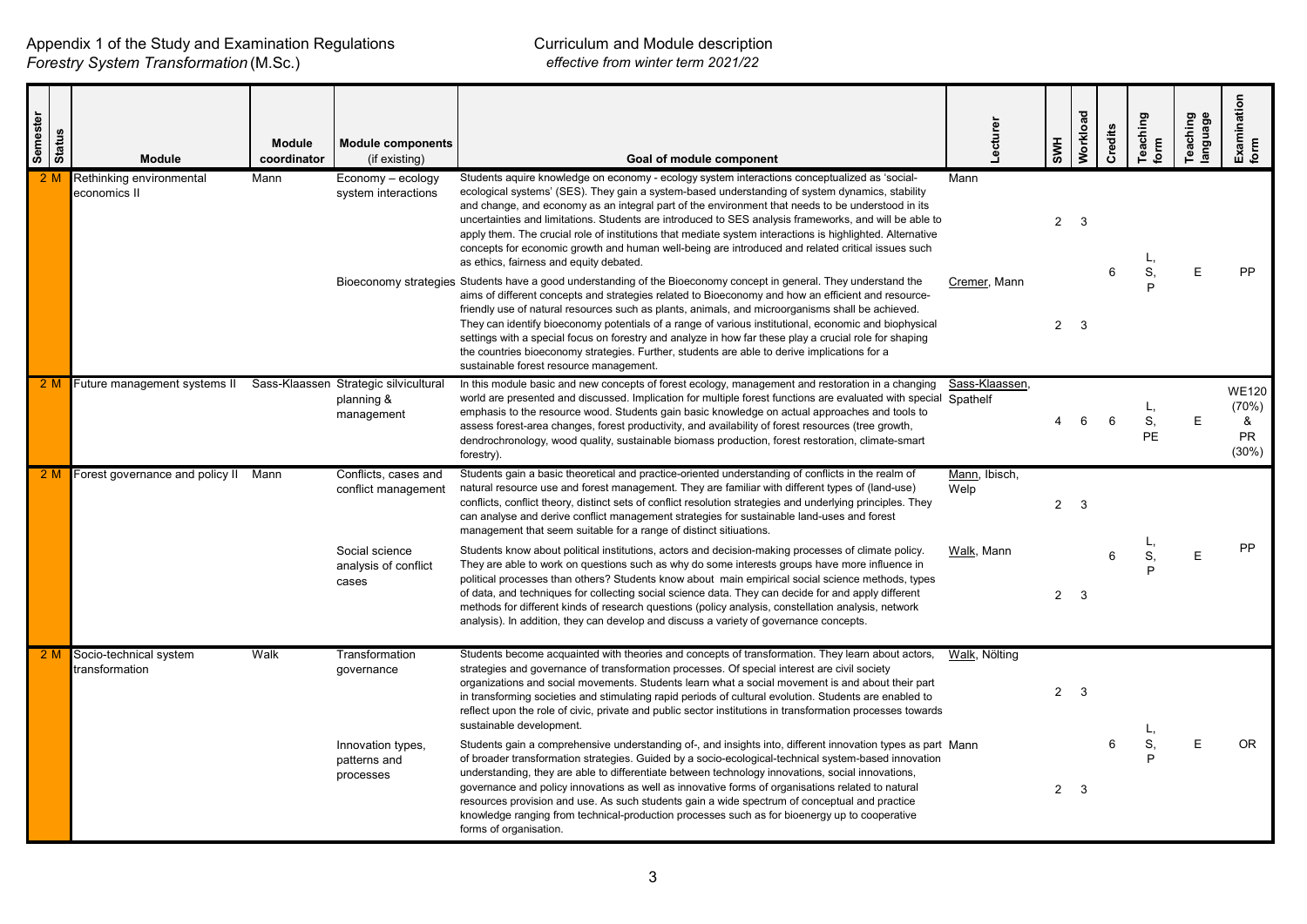| Semester | Status<br>Module                                    | <b>Module</b><br>coordinator | <b>Module components</b><br>(if existing)             | Goal of module component                                                                                                                                                                                                                                                                                                                                                                                                                                                                                                                                                                                                                                                                                                                                                                                                                                                                                          | -ecturer        | <b>HMS</b>     | Workload | Credits | Teaching | Teaching<br>anguage | Examination<br>form |
|----------|-----------------------------------------------------|------------------------------|-------------------------------------------------------|-------------------------------------------------------------------------------------------------------------------------------------------------------------------------------------------------------------------------------------------------------------------------------------------------------------------------------------------------------------------------------------------------------------------------------------------------------------------------------------------------------------------------------------------------------------------------------------------------------------------------------------------------------------------------------------------------------------------------------------------------------------------------------------------------------------------------------------------------------------------------------------------------------------------|-----------------|----------------|----------|---------|----------|---------------------|---------------------|
|          | Water- and Nutrientmanagement <sup>1</sup> Schröder |                              | Water management                                      | Students are able to explore the close interrelations between forests and water. They can build on<br>insights from forest site classification systems as well as forestry-related hydrological-meteorological<br>findings, and understand the relevancy of forest management for water regulation in the light of global<br>change problems. They can examine and debate the particular role of forests and its water regulation<br>and adaptation abilities, its influence on water and heat systems, buffer functions and risks. The<br>fundamental importance of water availability for ecosystem services will be highlighted together with<br>management options for forests supporting their adaptive capacity. Students can recognise various<br>context conditions, institutional frameworks and social demands for the use of water resources and<br>elaborate sustainable water management strategies. | Schröder et al. | $\overline{2}$ | 3        | 6       | S        | F                   | PP                  |
|          |                                                     |                              | Nutrient management                                   | Students get to know relevant nutrient cycles, their importance for functioning forest ecosystems<br>stability, robustness and resilience, and possibilities of influencing them as part of forest and water<br>management strategies.                                                                                                                                                                                                                                                                                                                                                                                                                                                                                                                                                                                                                                                                            | Schröder et al. | $\overline{2}$ | 3        |         |          |                     |                     |
| 2E       | Transformation Pioneers <sup>l</sup>                | Walk                         |                                                       | Students are able to apply competences in interdisciplinary scientific work and self-management in<br>order to plan their own transformation project of moderate scope. The orientation of the project<br>corresponds to the goals of the study programme and leads to an entrepreneurship that supports<br>sustainability transformation.                                                                                                                                                                                                                                                                                                                                                                                                                                                                                                                                                                        | Walk            |                | 6        | 6       |          |                     | <b>PR</b>           |
| 2E       | Specialisation module II                            | Head of study<br>programme   |                                                       | Students deepen their professional knowledge and skills in an specific area relevant to forestry<br>system transformation. Students identify their specific personal interests in the field of forestry system<br>transformation and broaden their technical and scientific horizon.                                                                                                                                                                                                                                                                                                                                                                                                                                                                                                                                                                                                                              |                 |                |          | 6       | tbd      | tbd                 | tbd                 |
|          |                                                     |                              |                                                       |                                                                                                                                                                                                                                                                                                                                                                                                                                                                                                                                                                                                                                                                                                                                                                                                                                                                                                                   |                 |                |          |         |          |                     |                     |
| 3M       | Project management and<br>communication             | Mann                         | Project design and<br>management<br>Communication and | The seminar helps students to plan their own transformation project of moderate size related to the<br>study programme's content. It takes them step by step from the first idea to a detailed project concept.<br>Students acquire further skills in interdisciplinary scientific work and self-management. Students do<br>not need any previous knowledge to take part in this course.<br>Students get to know strategies for scientific communication, moderation and marketing. They are                                                                                                                                                                                                                                                                                                                                                                                                                      | Mann<br>Mann    | $\overline{2}$ | 3        |         | s        | F                   | <b>PR</b>           |
|          |                                                     |                              | dissemination                                         | able to communicate results to expert and lay audience and get to know a range of dissemination<br>strategies and media.                                                                                                                                                                                                                                                                                                                                                                                                                                                                                                                                                                                                                                                                                                                                                                                          |                 | $\overline{2}$ | 3        |         |          |                     |                     |
| 3M       | <b>Research project</b>                             | Mann                         |                                                       | The students accomplish a research project of moderate size related to the study programme's<br>content. With the selected thematic orientation of the project, students can fullfill, in addition to the<br>two complementary elective moduls, their study orientation.                                                                                                                                                                                                                                                                                                                                                                                                                                                                                                                                                                                                                                          | Mann, Cremer    | 20             | 24       | 24      |          |                     | PR <sup>*</sup>     |